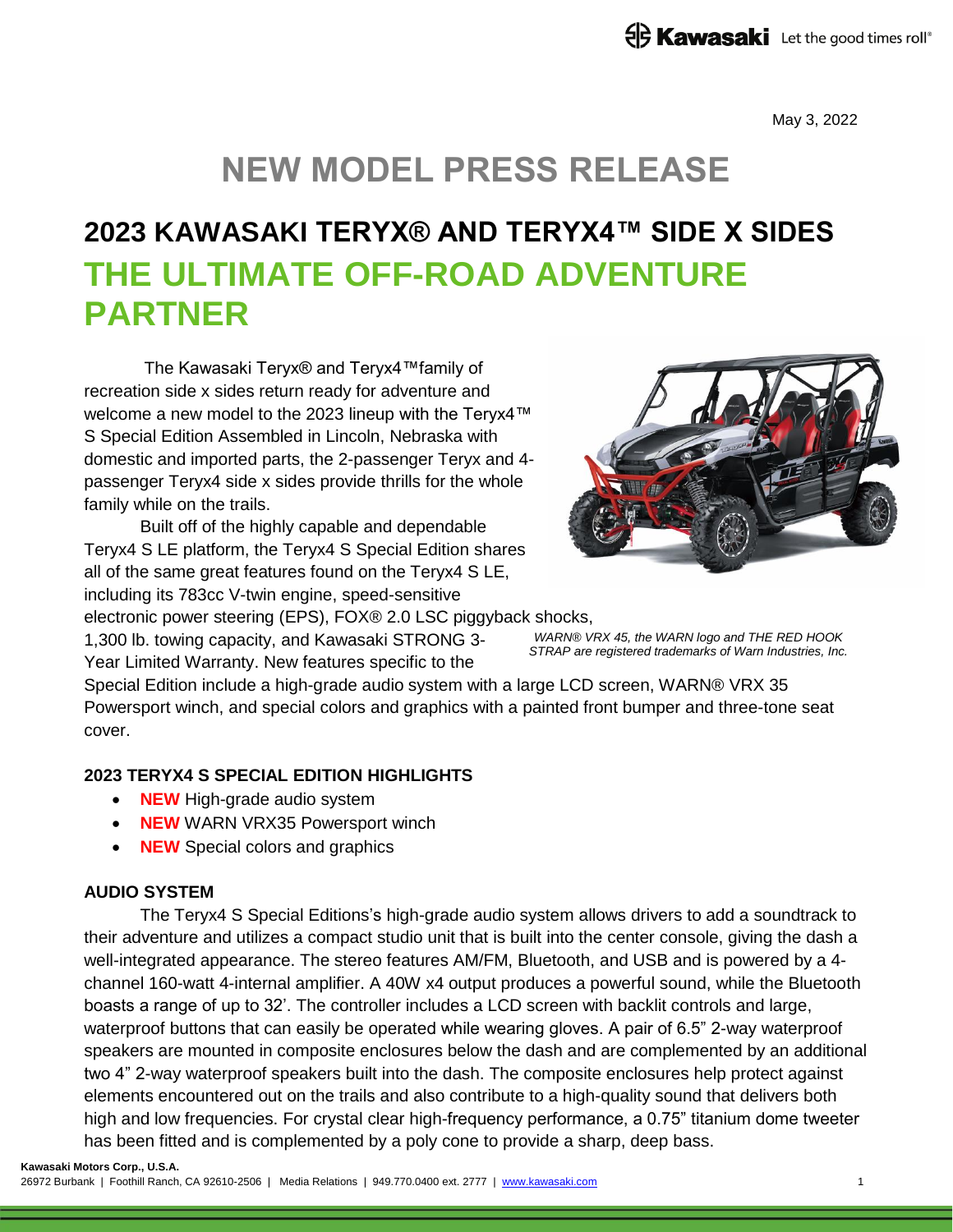#### **WINCH**

Fit as standard equipment on the 2023 Teryx4 S Special Edition is a WARN VRX 35 Powersport winch that is built using premium components and offers industry-leading performance and features. The winch adds to the tough image of the Teryx4 S Special Edition appearance and offers 50' of durable 7/32" wire rope that has a 3,500 lb. capacity. A load-holding roller disc brake offers great control, and a three-stage planetary gear train helps ensure smooth, efficient operation of the winch. Additionally, the illuminated dash-mounted rocker control switch is complemented by a corded remote. Thanks to all-metal construction, waterproof sealing of the motor and drivetrain, zinc-plated hook, semigloss black powder-coated finish and stainless steel fasteners for corrosion resistance, superb durability and build quality is achieved. The installation kit was designed specifically designed for the Teryx4, ensuring a perfectly integrated fit.

#### **SPECIAL COLOR AND GRAPHICS**

The 2023 Kawasaki Teryx4 S Special Edition is offered in an Ice Gray / Metallic Onyx Black color scheme and features a front bumper that is finished in texture Persimmon Red to provide a highcontrast counterpoint to the gray and black base coloring. Three-tone seat covers consisting of Black, Persimmon Red, and Gray stitching contributes to the intense, sporty image found on the Teryx4 S Special Edition.

#### **TERYX® AND TERYX4™**

With aggressive styling, a 783cc engine and FOX shocks, the Teryx and Teryx4 side x sides are ready to tackle any terrain. Both the 2-passenger Teryx and 4-passenger Teryx4 are capable, comfortable, durable, and backed by the Kawasaki STRONG 3-Year Limited Warranty. The Teryx and Teryx4 side x side offer plenty of torque and an impressive 1,300 pounds of towing capacity and are equipped with Electronic Power Steering (EPS).

## **TERYX® S LE AND TERYX4™ S LE**

In addition to the great characteristics and components found on the standard Teryx and Teryx4 models, the Teryx S LE and Teryx4 S LE side x sides feature long-travel suspension with FOX® 2.0 LSC piggyback shocks that are tuned to Kawasaki's proprietary suspension settings to help navigate trails. The longer A-arms on these models are designed with a more pronounced curvature in order to give the user more overall ground clearance and take comfort and capability to the next level while on your adventure.

#### **2023 MODEL VARIATIONS**

**Kawasaki Teryx4™ S Special Edition Colors**: Ice Gray / Metallic Onyx Black **MSRP**: \$20,899 **Availability**: Now

**Kawasaki Teryx4™ Colors:** Metallic Blue / Metallic Onyx Black **MSRP:** \$18,099 **Availability:** Now

**Kawasaki Teryx® Colors:** Metallic Blue / Metallic Onyx Black **MSRP:** \$15,599 **Availability:** Now

**Kawasaki Teryx® S LE Colors:** Neon Red / Super Black, Metallic Electric Turquoise / Super Black **MSRP:** \$16,899 **Availability:** Now